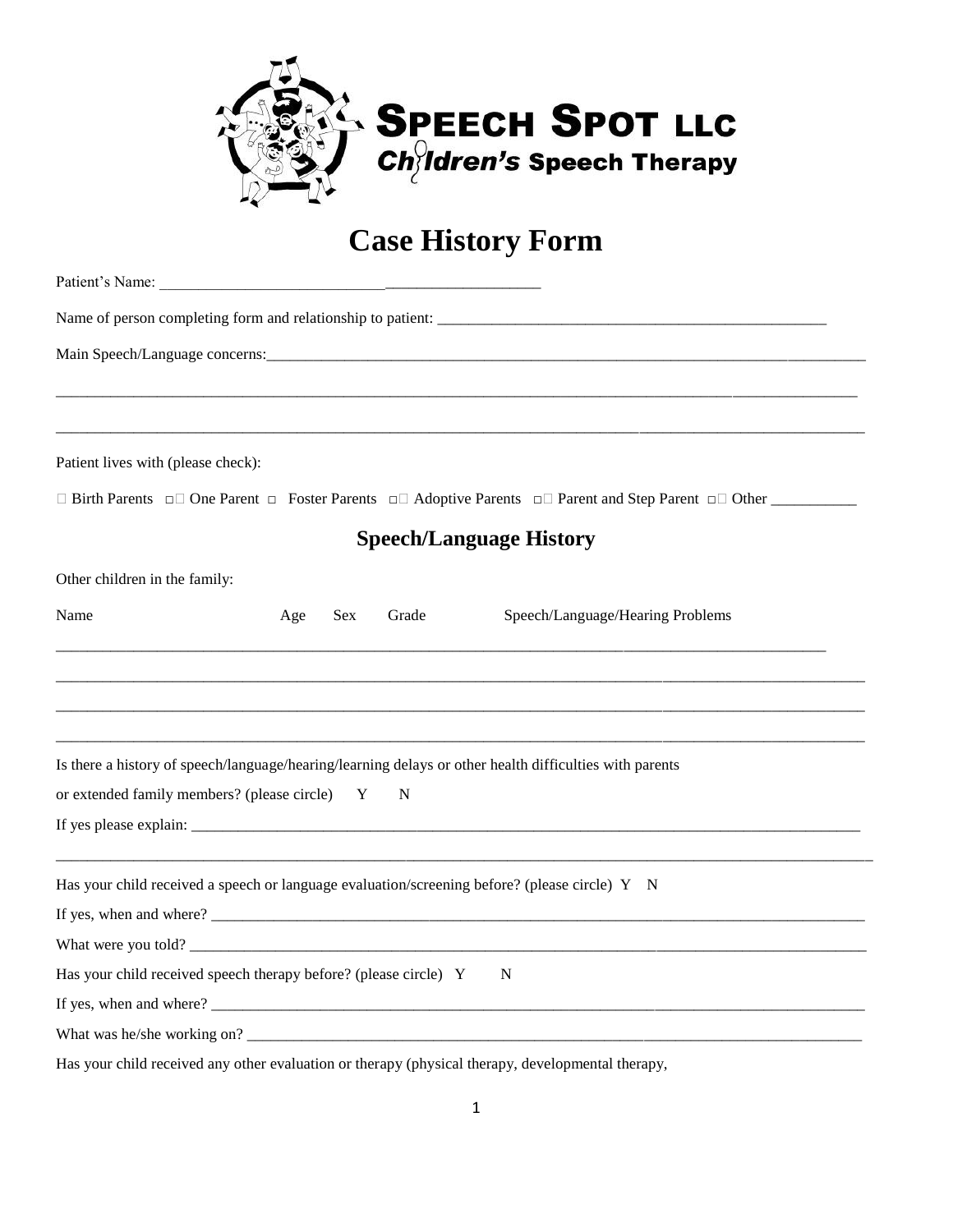| occupational therapy, counseling etc.) Y<br>$\mathbb{N}$                                                |                                                                                                                                         |
|---------------------------------------------------------------------------------------------------------|-----------------------------------------------------------------------------------------------------------------------------------------|
|                                                                                                         |                                                                                                                                         |
|                                                                                                         |                                                                                                                                         |
| Is your child aware of, or frustrated by any speech/language difficulties? Y                            | N                                                                                                                                       |
|                                                                                                         |                                                                                                                                         |
| Does your child appear to have difficulty understanding what you say or following directions?           |                                                                                                                                         |
| $\mathbf N$<br>Y                                                                                        |                                                                                                                                         |
| Please select the statement that describes your child's speech sounds or articulation:                  |                                                                                                                                         |
| I understand my child's speech all of the time.                                                         |                                                                                                                                         |
| $\frac{1}{2}$ I understand my child's speech most of the time (75%).                                    |                                                                                                                                         |
| I understand my child's speech some of the time (50%).                                                  |                                                                                                                                         |
| I rarely understand my child's speech (less than 50%).                                                  |                                                                                                                                         |
| Please select the statement that best describes how your child communicates:                            |                                                                                                                                         |
| ____ Gestures/pointing/body language                                                                    | 4-5 word sentences (e.g. "I want juice please)                                                                                          |
| ___ Sounds (vowels, grunting)                                                                           | $\frac{5}{2}$ + word sentences                                                                                                          |
| ____ single words (e.g. dog, up, hi)                                                                    |                                                                                                                                         |
| 2-3 word sentences (e.g. want more milk, brown dog)                                                     |                                                                                                                                         |
|                                                                                                         | <b>Birth History</b>                                                                                                                    |
| for extended time) Y<br>N                                                                               | Was there anything unusual about the pregnancy or birth? (e.g. premature birth, sicknesses, birth complications, stayed in the hospital |
| If yes, please describe                                                                                 |                                                                                                                                         |
| Mother's age when child was born?                                                                       |                                                                                                                                         |
|                                                                                                         | <b>Medical History</b>                                                                                                                  |
|                                                                                                         | Has your child had or been diagnosed with any of the following? (please check)                                                          |
| __ Ear Infections (How many? _______) ______ Ear Tubes _____ Hearing loss/Deafness _____Thumb Sucking   |                                                                                                                                         |
| _____ Allergies _____ Asthma _______ Cleft Lip/Palate ______ Seizures _____ ADD/ADHD _____ Tongue Clip  |                                                                                                                                         |
| Hoarse Voice ____ Meningitis _____ Adenoidectomy ______ Tonsillectomy ____ Vision Problems _____ Autism |                                                                                                                                         |
| _____ Down Syndrome                                                                                     |                                                                                                                                         |
|                                                                                                         | Please describe any illnesses or medical problems or diagnoses your child has had:                                                      |

Has your child ever been hospitalized, had a serious accident or had an operation? Y N